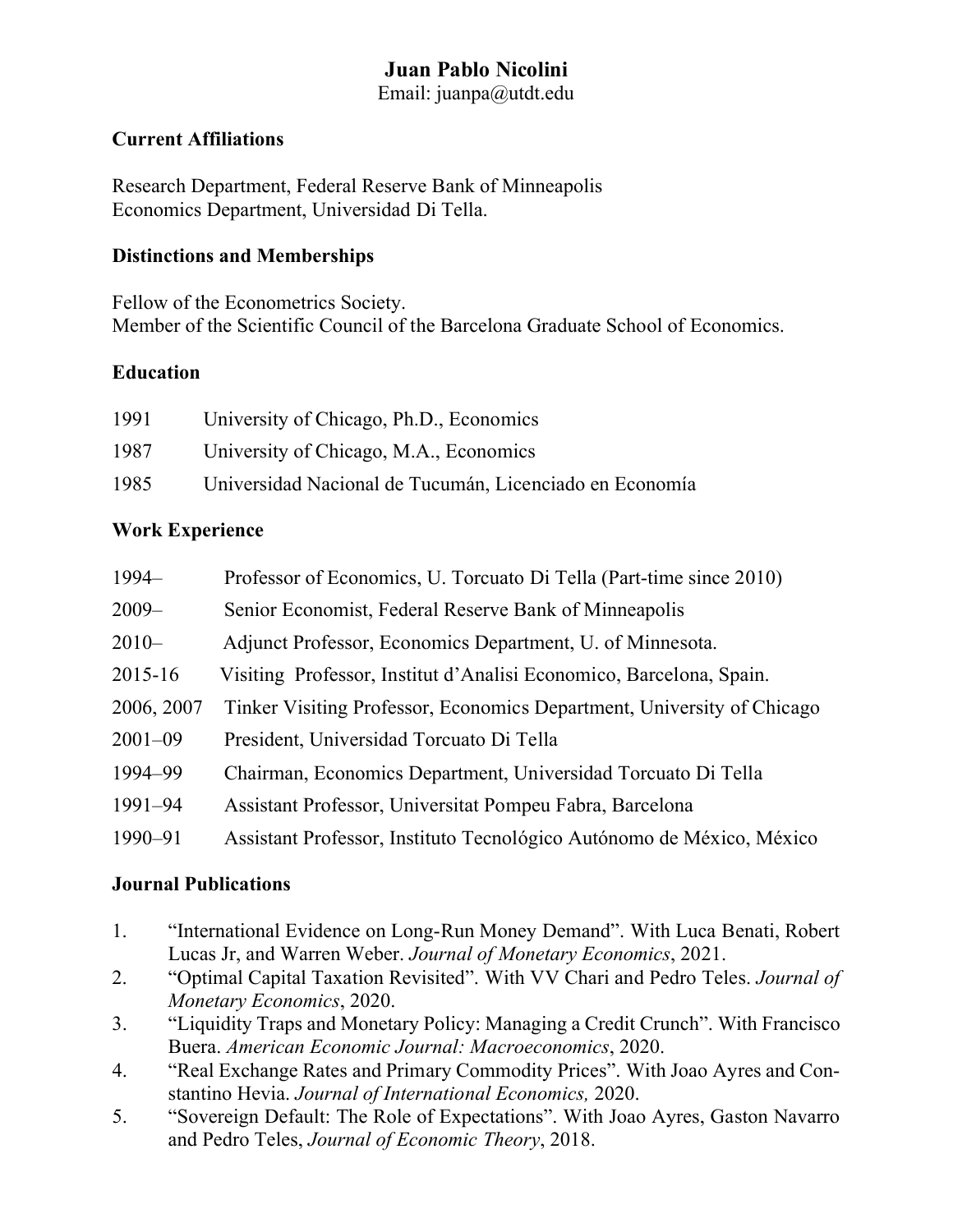- 6. "Monitoring Money for Price Stability", with Constantino Hevia. *Journal of Economic Dynamics and Control*, 2018.
- 7. "Stock Market Volatility and Learning". Albert Marcet and Klaus Adam. *Journal of Finance,* 2016
- 8. "On the Stability of Money Demand", with Robert E. Lucas Jr. *Journal of Monetary Economics*, 2015.
- 9. "Unconventional Fiscal Policy at the Zero Bound". With Isabel Correia, Emmanuel Farhi and Pedro Teles, *American Economic Review*, 2013.
- 10. "Optimal Devaluations," With Constantino Hevia, *IMF Economic Review*, 2013.
- 11. "Money is an Experience Good: Competition and Trust in the Private Provision of Money." With Ramon Marimon and Pedro Teles, *Journal of Monetary Economics*, 2012.
- 12. ["The Argentine Economy after Two Centuries.](http://ideas.repec.org/a/ioe/cuadec/v48y2011i2p133-156.html)" With Francisco Buera and Gaston Navarro, *Latin American Journal of Economics*, 2011.
- 13. "Optimal Unemployment Insurance and Employment History." With Hugo Hopenhayn, *Review of Economic Studies* 76, 2009.
- 14. "Optimal Fiscal and Monetary Policy: Equivalence Results." With Isabel Correia and Pedro Teles, *Journal of Political Economy* 116, 2008.
- 15. "Money and Prices in Model of Bounded Rationality in High Inflation Economies." With Albert Marcet, *Review of Economic Dynamics* 8, 2005.
- 16. "Optimal Maturity of Government Debt without State Contingent Bonds." With Francisco Buera, *Journal of Monetary Economics* 51, 2004.
- 17. "Recurrent Hyperinflations and Learning." With Albert Marcet, *American Economic Review* 93, 2003.
- 18. "Inside-Outside Money Competition." With Ramon Marimon and Pedro Teles, *Journal of Monetary Economics* 50, 2003.
- 19. "More on the Time Consistency of Optimal Monetary Policy." *Journal of Monetary Economics* 41, 1998.
- 20. "Tax Evasion and the Optimal Inflation Tax." *Journal of Development Economics*, 1998.
- 21. "Optimal Unemployment Insurance." With Hugo Hopenhayn, *Journal of Political Economy*, 1997.
- 22. ''Ruling Out Speculative Hyperinflations: The Role of the Government." *Journal of Economic Dynamics and Control* 20, 1996.

## **Books and Chapters in Books**

- 1. "*A Monetary and Fiscal History of Latin-America: 1960-2017*". Editor, with Timothy J. Kehoe. University of Minnesota Press, 2020.
- 2. "A Framework for Studying the Monetary and Fiscal History of Latin-America, 1960-2017". With Timothy J. Kehoe and Thomas J. Sargent. In "*A Monetary and Fiscal History of Latin-America: 1960-2017*". Op. Cit.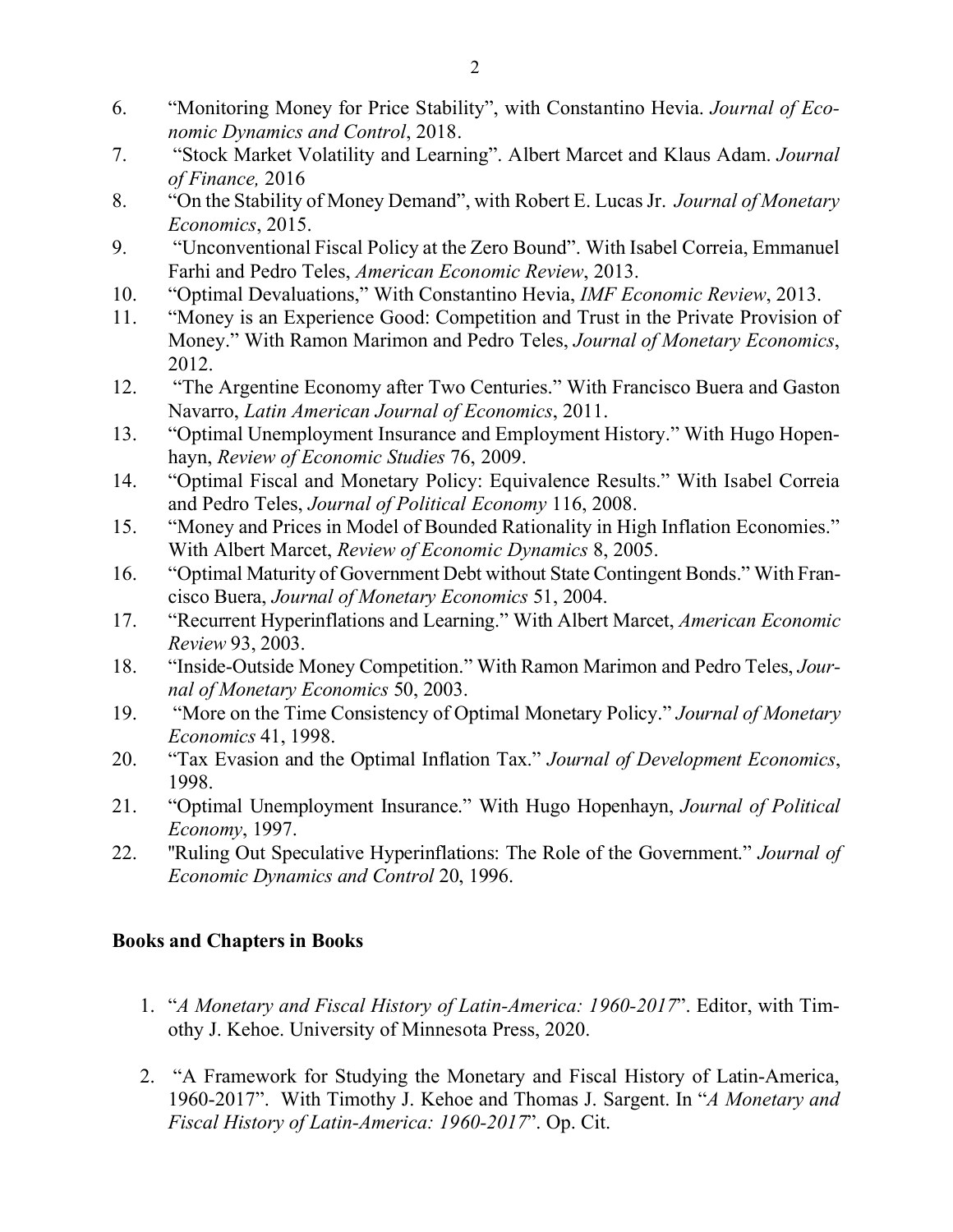- 3. "Lessons from the Monetary and Fiscal History of Latin-America, 1960-2017". With Carlos Esquivel and Timothy Kehoe. In "*A Monetary and Fiscal History of Latin-America: 1960-2017*". Op. Cit.
- 4. "A Monetary and Fiscal History of Argentina: 1960-2017". With Francisco Buera. In "*A Monetary and Fiscal History of Latin-America: 1960-2017*". Op. Cit.
- 5. "Monetary Policy and Dutch Disease: The Case of Price and Wage Rigidity." With Constantino Hevia. In *"Commodity Prices and Monetary Policy",* 18th Annual Conference, Central Bank of Chile, edited by Rodrigo Caputo and Roberto Chang, 2015.
- 6. "Using Balance Sheet Data to Identify Sovereign Default and Devaluation Risk." With Andrés Neumeyer. In *Dollarization: Debates and Policy Alternatives* , edited by Eduardo Levy Yeyati and Federico Sturzenegger, MIT Press, 2002.
- 7. "Heterogeneity and Optimal Unemployment Insurance." With Hugo Hopenhayn. In *Shielding the Poor: Social Protection in the Developing World*, edited by Nora Lustig, Brookings-IDB, 2000.
- 8. "Designing an Optimal Unemployment Insurance Program with Application to Argentina," with Hugo Hopenhayn, in Nora Claudia Lustig and Sebastián Edwards, eds., *Labor Markets in Latin America: Combining Social Protection with Market Flexibility*, Brookings, 1997.

#### **Unpublished Research Papers**

- 1. "Real Exchange Rates and Primary Commodity Prices: Mussa Meets Backus-Smith". With Joao Ayres and Constantino Hevia. 2021
- 2. "Priors and the Slope of the Phillips Curve". With Callum Jones and Mariano Kulish, 2021.
- 3. "Two Illustrations on the Quantity Theory of Money Reloaded". With Han Gao and Mariano Kulish, 2020. Federal Reserve Bank of Minneapolis WP 774.
- 4. "Optimal Cooperative Taxation in the Global Economy". With V.V. Chari and Pedro Teles, 2020. Federal Reserve Bank of Minneapolis SR 581.
- 5. "Is There a Stable Relationship between Unemployment and Future Inflation?". With Terry Fitzgerald, Callum Jones and Mariano Kulish, 2020. Federal Reserve Bank of Minneapolis SR 614.